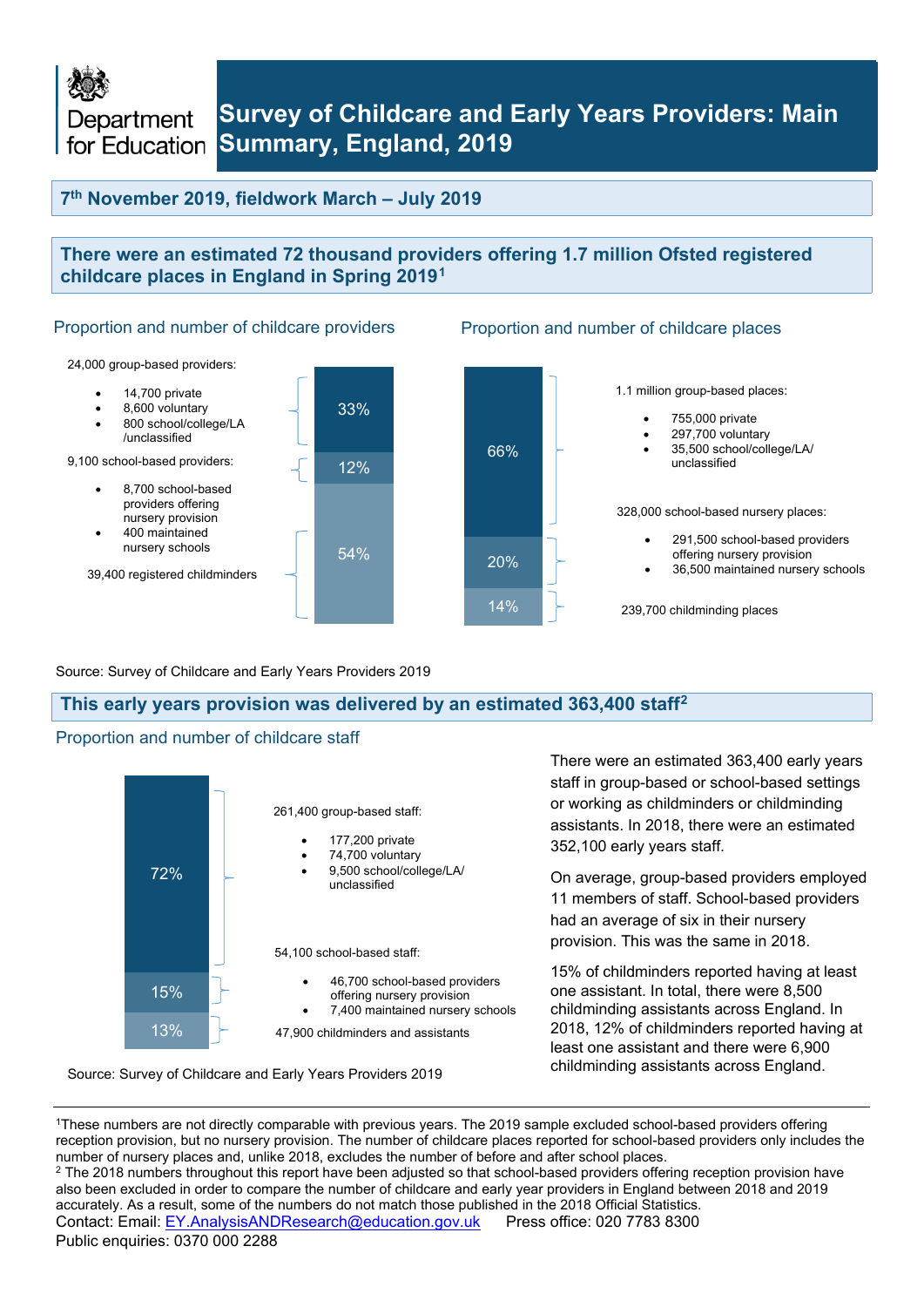# **Contents**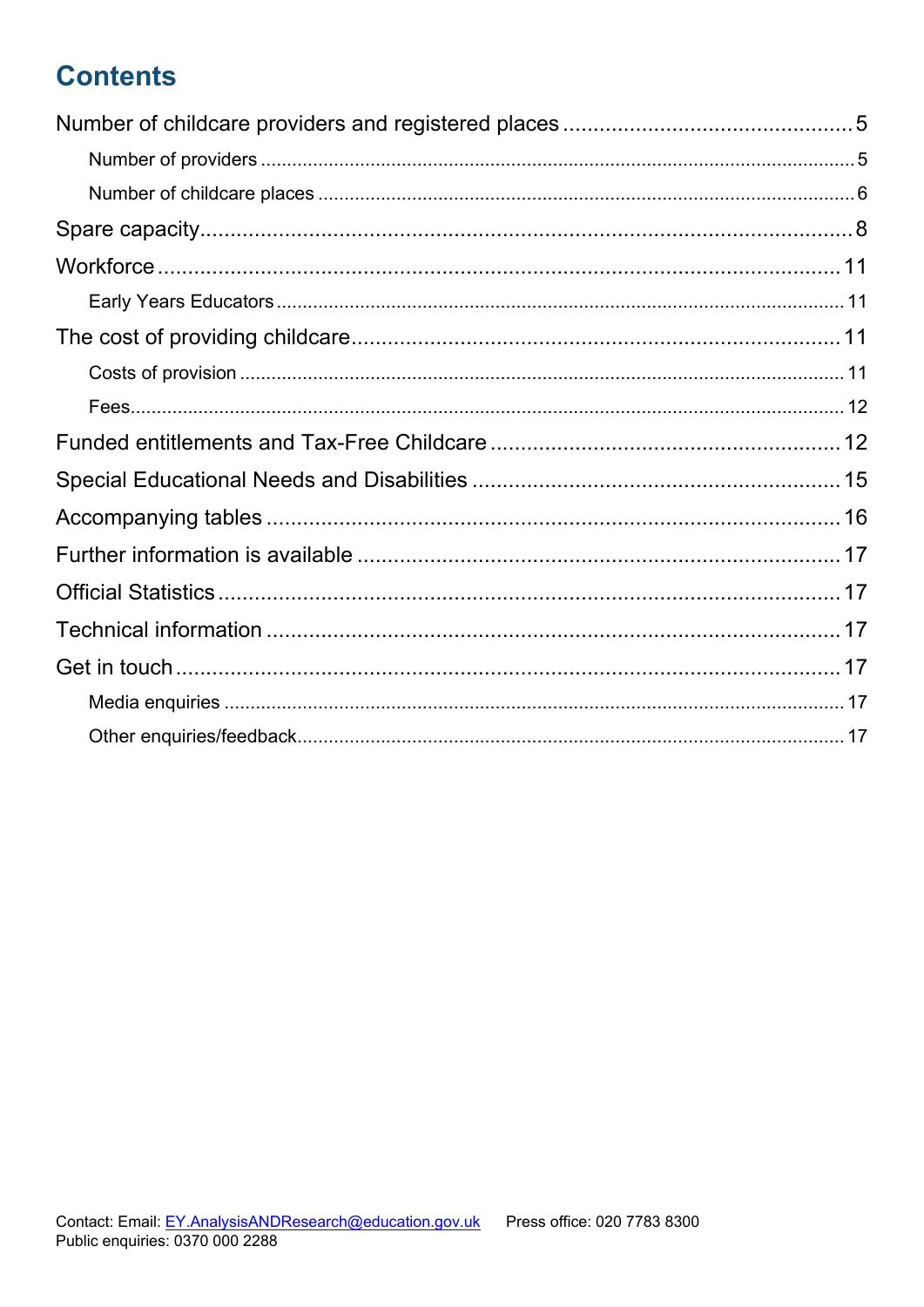#### **About this release**

This bulletin provides important information on childcare and early years provision in England from the Department for Education (DfE)'s Survey of Childcare and Early Years Providers. This includes representative survey data on: attendance and spare capacity within childcare settings; use of funded places; staff qualifications and pay; and the reported costs of providing childcare.

The 2019 Survey of Childcare and Early Years Providers was a mixed mode survey, that could be completed either online or on the telephone. Fieldwork took place between March and July 2019 and covered: group-based providers (private and voluntary); school-based providers (those offering nursery provision and maintained nursery schools); and childminders (see below). The sample was drawn from two sample frames: group-based providers and childminders registered with Ofsted as of July 2018 (the sampling was conducted in July 2018 to be consistent with the timing of sampling for previous years' surveys) and school-based providers from the January 2018 School Census, which was the most up-to-date sample frame for school-based providers available at the time of the survey in 2019.

#### **Defining childcare providers**

The study included:

**Group-based providers** (identified from the Ofsted register): childcare providers registered with Ofsted and operating in non-domestic premises. Eligible group-based provision included full day and sessional care for children below school age. The two main types of group-based providers included in this report are:

- Private group-based providers: These are private companies (both for profit and not for profit) that include employerrun childcare for employees.
- Voluntary group-based providers: These are voluntary organisations, including community groups, charities, churches or religious groups.

**School-based providers** (identified from the School Census). This covers nursery provision in schools. The two types of school-based providers are:

- School-based providers offering nursery provision: These are state-funded and independent schools which offer nursery classes.
- Maintained nursery schools: These are state-funded nursery schools.

**Childminders** (identified from the Ofsted register): Ofsted-registered childminders providing early years care and operating in domestic settings, not including those registered with an agency.

More information is provided in the technical report published alongside this release.

#### **Comparison between 2018 and 2019 survey years**

Following a DfE user consultation in 201[83](#page-2-0), the 2019 sample excluded school-based providers offering reception provision, but no nursery provision, and only sampled and recruited providers for pre-school children aged 0 to 4. The 2018 numbers throughout this report have been adjusted so that school-based providers offering reception provision have also been excluded in order to compare the number of childcare and early year providers in England between 2018 and 2019 accurately. As a result, some of the numbers do not match those published in the 2018 Official Statistics<sup>4</sup>.

This report does not include analysis of any staff-level data (workforce qualifications and staff pay relating to the national living wage). This is due to differences in the data between 2018 and 2019 which may be due to differences in mode of completion and/or in sample composition rather than reflecting real world change. We hope to release staff-level findings as supplementary tables in due course.

<span id="page-2-1"></span><span id="page-2-0"></span>Contact: Email: EY.AnalysisANDResearch@education.gov.uk Press office: 020 7783 8300 Public enquiries: 0370 000 2288 <sup>3</sup> Department for Education (2018). Surveys on Childcare and Early Years in England: Government consultation response. <https://www.gov.uk/government/consultations/surveys-on-childcare-and-early-years-in-england>4 Department for Education (2018). Childcare and Early Years Providers Survey 2018. <https://www.gov.uk/government/statistics/childcare-and-early-years-providers-survey-2018>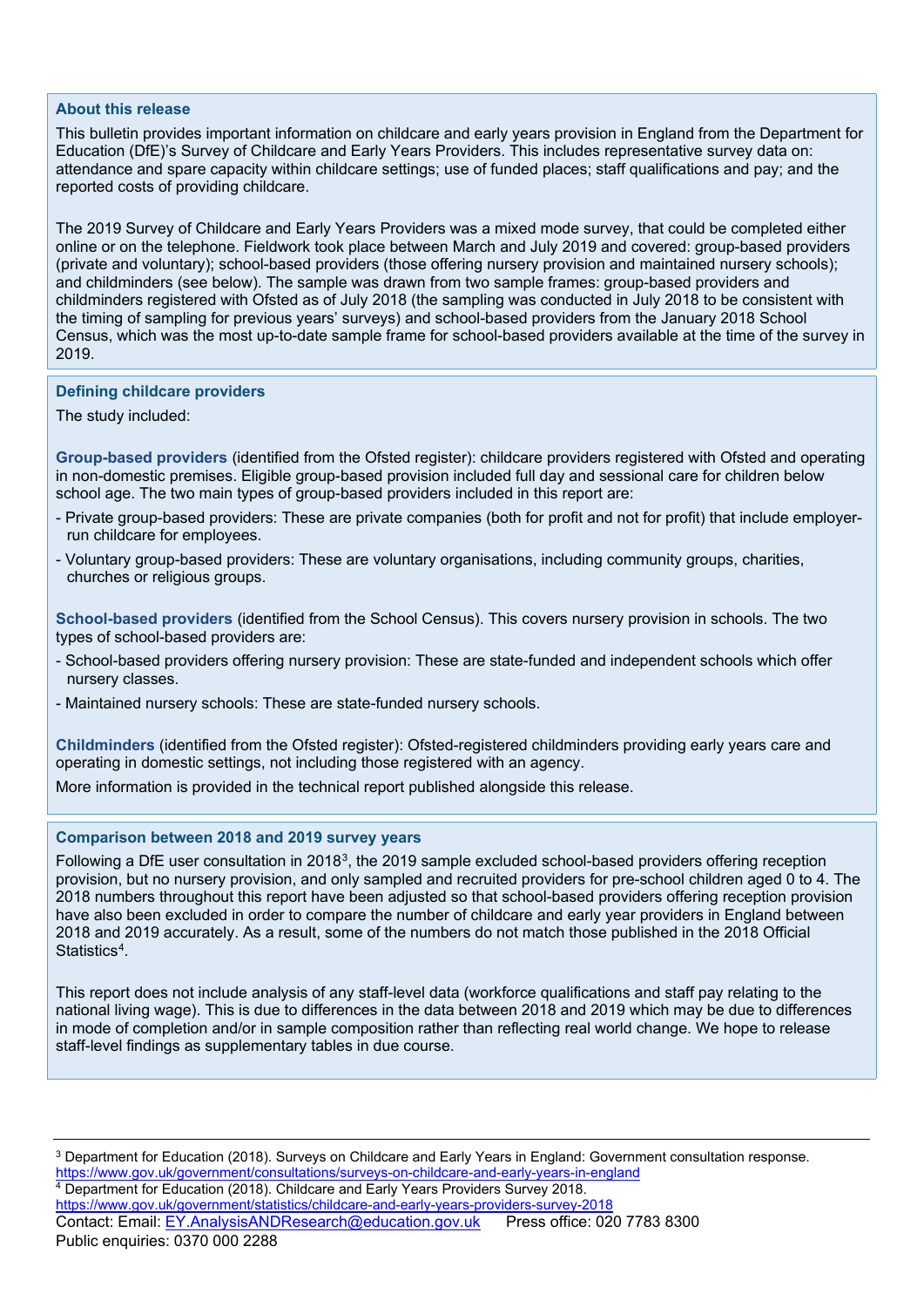#### **Testing for statistical significance**

Comparisons between the 2018 and 2019 survey years were tested for statistical significance where possible. Any differences between the 2018 and 2019 survey years have been tested for statistical significance to the 5% level. Any differences which are significant at the 5% level are sufficiently large that there is no more than a 5% probability of them occurring by chance rather than as a result of a genuine change in the underlying population. Tables 1, 5a, 5b, 12a and 12b were unable to be tested for significance because these use weighted data that have been calibrated to a known total. Tables 4a, 4b, 13, 14, 15, 20 and 21 were tested for significance. Where differences were statistically significant, this has been stated in the report. Any differences within 2019 numbers have not been tested for statistical significance.

#### **In this publication**

The following tables are included in this publication:

- Main tables
- LA Fees official statistics summary
- LA Fees tables
- Technical report

Data underlying this statistical bulletin will be available from the UK Data Service from January 2020.

#### **Feedback**

We welcome feedback on any aspect of this document at: EY.AnalysisANDResearch@education.gov.uk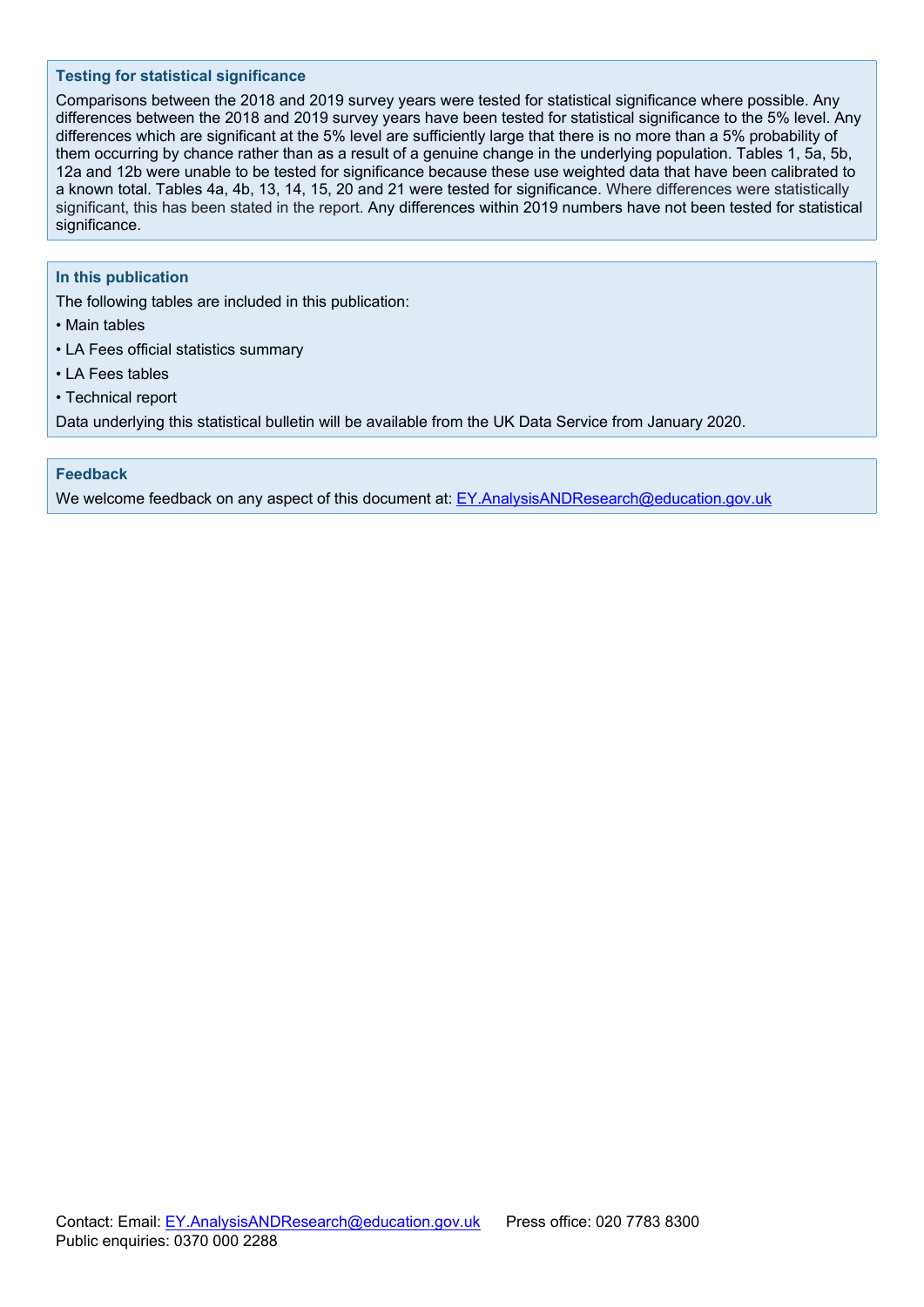## <span id="page-4-0"></span>**Number of childcare providers and registered places**

## <span id="page-4-1"></span>**Number of providers**

In 2019 there were estimated to be:

- $\bullet$  24,000 group-based early years providers<sup>[5](#page-4-2)</sup>;
	- o 14,700 of which were private group-based providers;
	- $\circ$  8,600 of which were voluntary group-based providers;
	- $\circ$  800 of which were school/college/other unclassified group-based providers<sup>6</sup>.
- 9,100 school-based providers;
	- $\circ$  8,700 of which were school-based providers offering nursery provision;
	- o 400 of which were maintained nursery schools; and
	- 39,400 practising childminders (Table 1).

Figure 1 shows consistency in the estimated number of childcare and early years providers in England between 2018 and 2019. Survey estimates suggest that the overall number of providers was 72,400 in 2019 and 73,200 in 2018. The estimated number of group-based providers was 24,000 in 2019 compared with 23,600 in 2018. The estimated number of school-based providers was 9,100 in 2019 compared with 8,600. The estimated number of childminders was 39,400 in 2019 and 40,900 in 2018[7.](#page-4-4)

<span id="page-4-2"></span><sup>&</sup>lt;sup>5</sup> The sum of the three group-based provider types comes to 24,100 when rounded. This is because figures for individual provider types have been rounded up. However, the actual estimated number of group-based early years providers is 24,001.

<span id="page-4-3"></span> $6$  Group-based provider types include private, voluntary and school/college/LA/other unclassified. This third category is not presented elsewhere in this report. Figures for private and voluntary group-based provider types do not sum to the total of all group-<br>based providers as school/college/LA/other classified are included in the total.

<span id="page-4-4"></span> $\frac{7}{2}$  Differences between 2018 and 2019 have not been tested for statistical significance because they are estimated numbers based on known totals.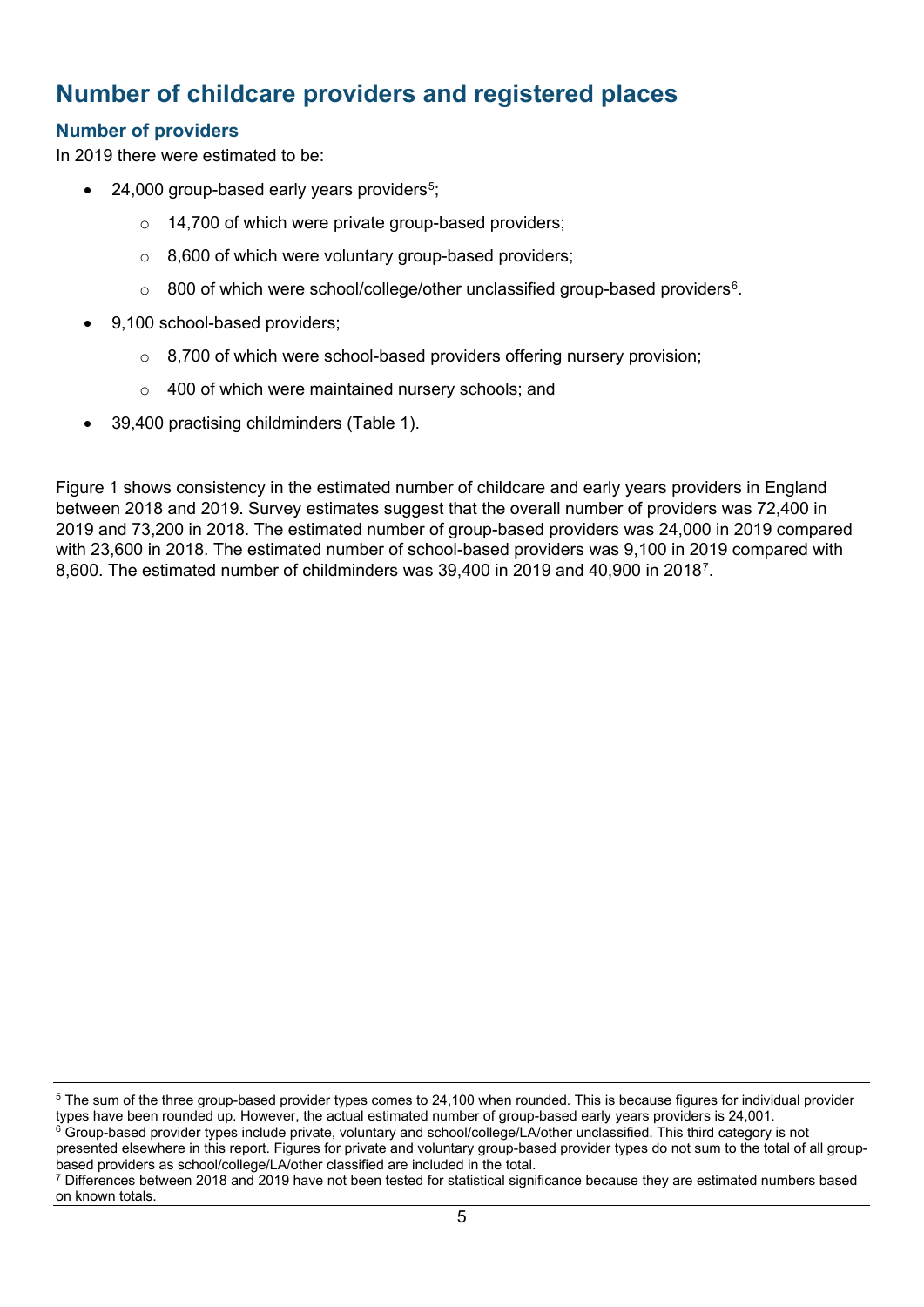

Source: Survey of Childcare and Early Years Providers 2018, 2019

### **Figure 1: Number of childcare providers and early years providers by type (rounded to the nearest 100)** England, 2018 and 2019

These numbers of providers are based on representative survey estimates. The number of providers is in line with the number of group-based providers and childminders on the Ofsted register (excluding those appearing only on the Voluntary Childcare Register), and the number of schools in the School Census - the three lists from which the survey sample was drawn<sup>8</sup>.

### <span id="page-5-0"></span>**Number of childcare places**

Figure 2 shows that, since 2018, the average number of places per provider has not changed for any type of provider. Any differences between 2018 and 2019 are not statistically significant. The average number of places in group-based providers in 2019 was 46, with private group-based providers having more registered places than voluntary group-based providers (52 and 35 respectively). The average number of nursery places in school-based providers in 2019 was 37. School-based providers offering nursery provision in 2019 had an average of 34 nursery places whilst maintained nursery schools reported having an average of 97 nursery places. Please refer to Table 4a to see the average number of before school and after school places by school-based provider type. Childminders had an average number of six registered places in 2019 (Tables 4a and 4b).

<span id="page-5-1"></span><sup>&</sup>lt;sup>8</sup> 2018/2019 figures are based on representative survey estimates grossed to the population sample frames: group-based providers and childminders registered with Ofsted in July 2017/2018 (excluding those appearing on the Voluntary Childcare Register (VCR) only) and the Schools Census collected in January 2017/2018. The sampling approach in 2019 followed the design adopted in 2018 as closely as possible. More information is available in the technical report accompanying this release.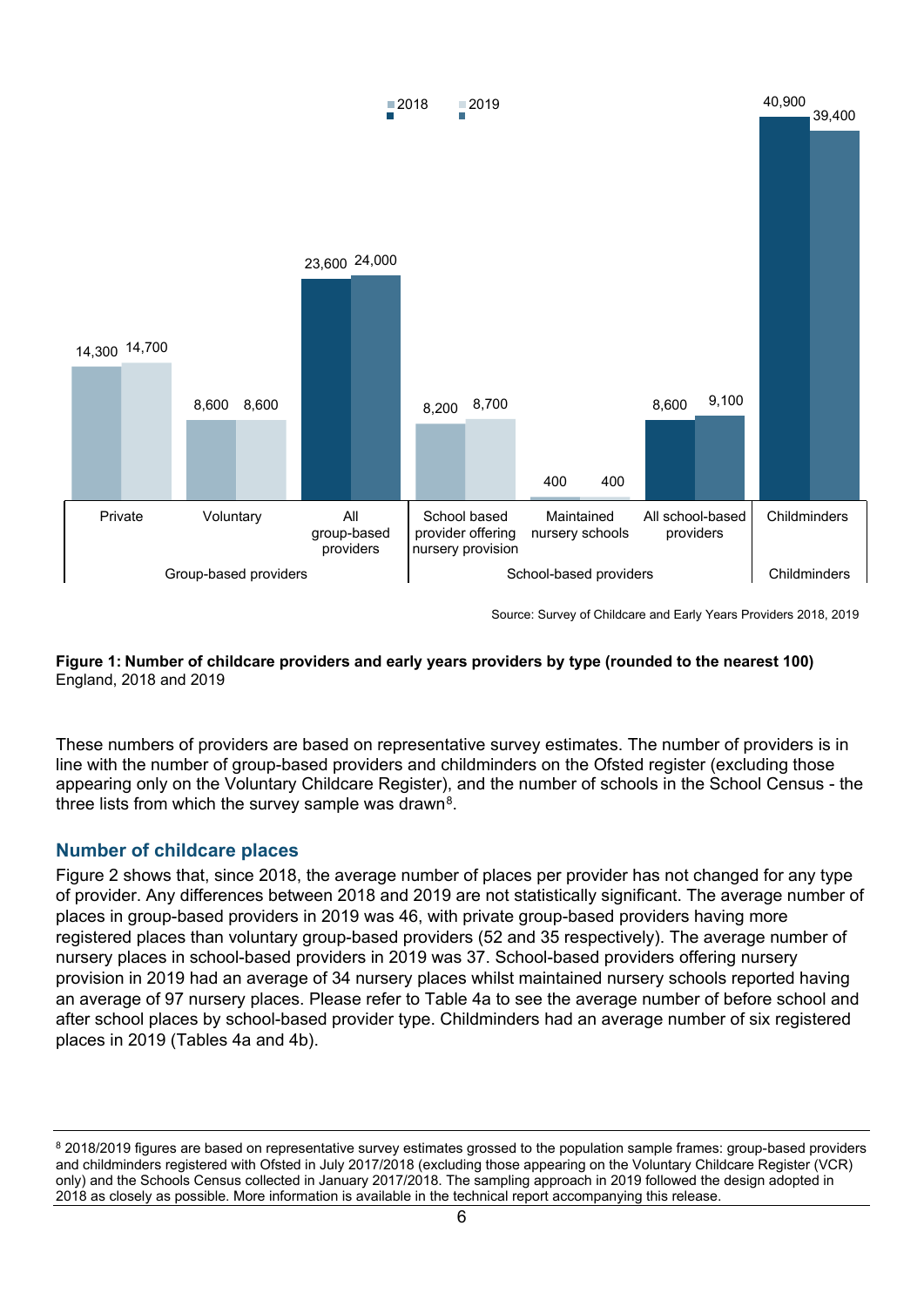#### **Figure 2: Average number of registered places per provider** England, 2018 and 2019



Source: Survey of Childcare and Early Years Providers 2018, 2019

Figure 3 shows that the overall number of registered childcare places in England in 2019 has remained similar to the number of registered childcare places in 2018. There were estimated to be 1,630,200 childcare places across all provider types in 2018 (when excluding those providing reception provision and excluding before and after school places), compared to 1,655,800 in 2019[9](#page-6-0) (Tables 5a and 5b). The number of childcare places has remained at a similar level since 2018 for all provider types, which is consistent with the stability observed in the number of providers shown in Figure 1, as well as in the average number of places per provider (Figure 2). Please refer to Table 5a to see the average number of before school and after school places by school-based provider type.

<span id="page-6-0"></span><sup>9</sup> Differences between 2018 and 2019 have not been tested for statistical significance because they are estimated numbers based on known totals.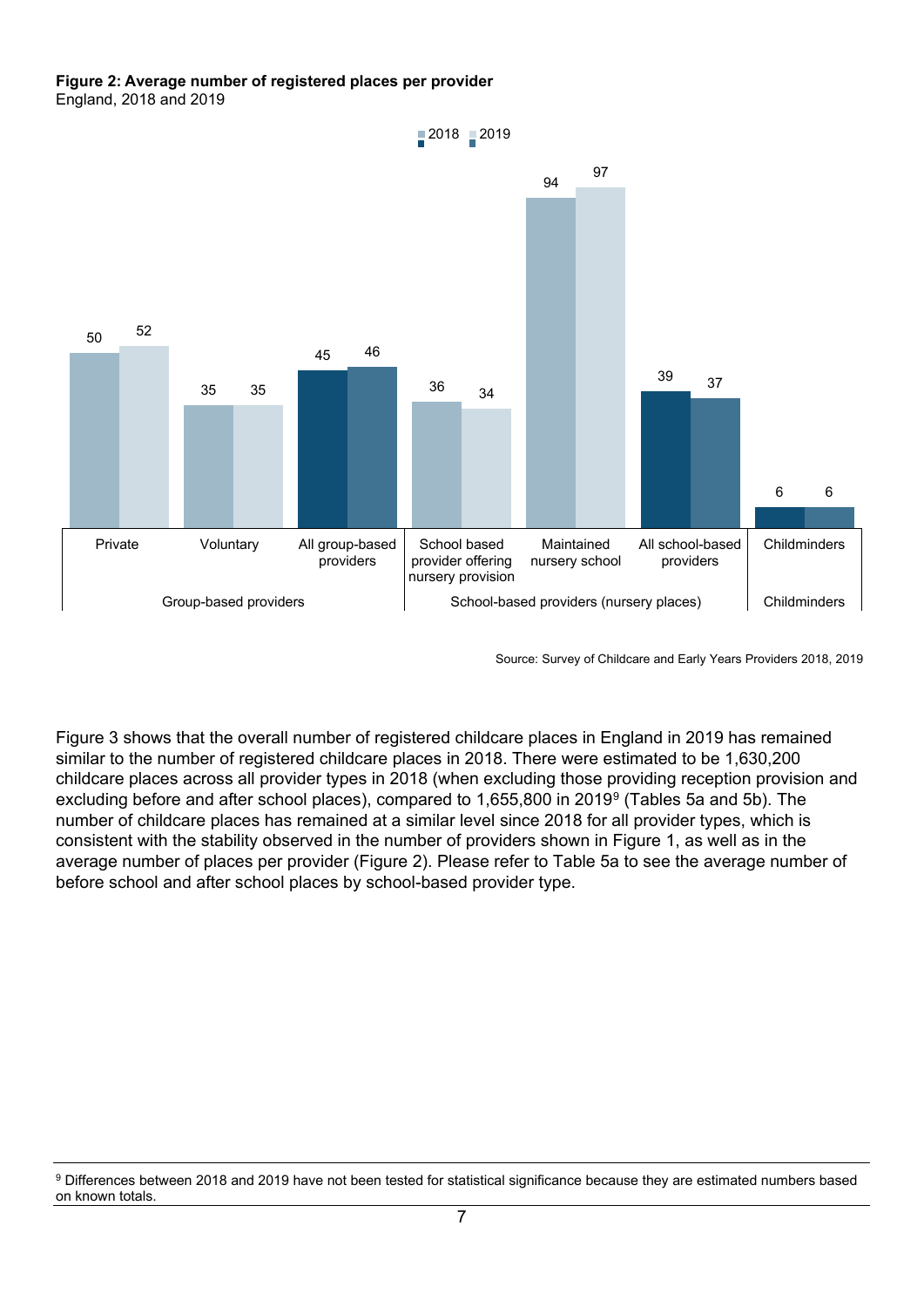#### **Figure 3: Total number of registered childcare places by provider type (rounded to the nearest 100)** England, 2018 and 2019



Source: Survey of Childcare and Early Years Providers 2018, 2019

# <span id="page-7-0"></span>**Spare capacity**

## **Any spare capacity**

Providers identified how many children were booked to attend each type of provision on a particular day<sup>[10](#page-7-1)</sup> and the number of additional children they would have been willing and able to take. The majority of providers had at least some spare capacity<sup>[11](#page-7-2)</sup>.

For all provider types spare capacity was most common in wraparound provision<sup>12</sup>. Among group-based providers, 86% of those offering before school provision and 84% of those offering after school provision had spare capacity in these sessions (Figure 4a, Table 7b). A slightly higher proportion of private groupbased providers had spare capacity in before school sessions compared to their voluntary group-based provider counterparts (88% and 84% respectively). Regarding after school provision, 84% of both private and voluntary group-based providers had spare capacity in these sessions (Table 7b).

Almost three-quarters (73%) of group-based providers reported spare capacity in their full day nursery provision, 70% reported spare places in their morning nursery sessions and 77% reported spare places in the afternoon nursery sessions. Again, a higher proportion of private group-based providers had spare capacity in these sessions compared to voluntary group-based providers.

<span id="page-7-1"></span><sup>&</sup>lt;sup>10</sup> Providers were allocated to think about a specified weekday in the previous week, e.g. last Wednesday. They were asked about a randomly sampled day of week to give a representative spread of responses across weekdays.

<span id="page-7-3"></span><span id="page-7-2"></span><sup>&</sup>lt;sup>11</sup> All figures reported for group-based providers and school-based providers include providers offering those sessions on the particular day that they were asked about. Figures for childminders include all childminders offering care on that day. <sup>12</sup> Wraparound provision is defined as childcare provided outside of normal school hours, such as breakfast clubs or after school care.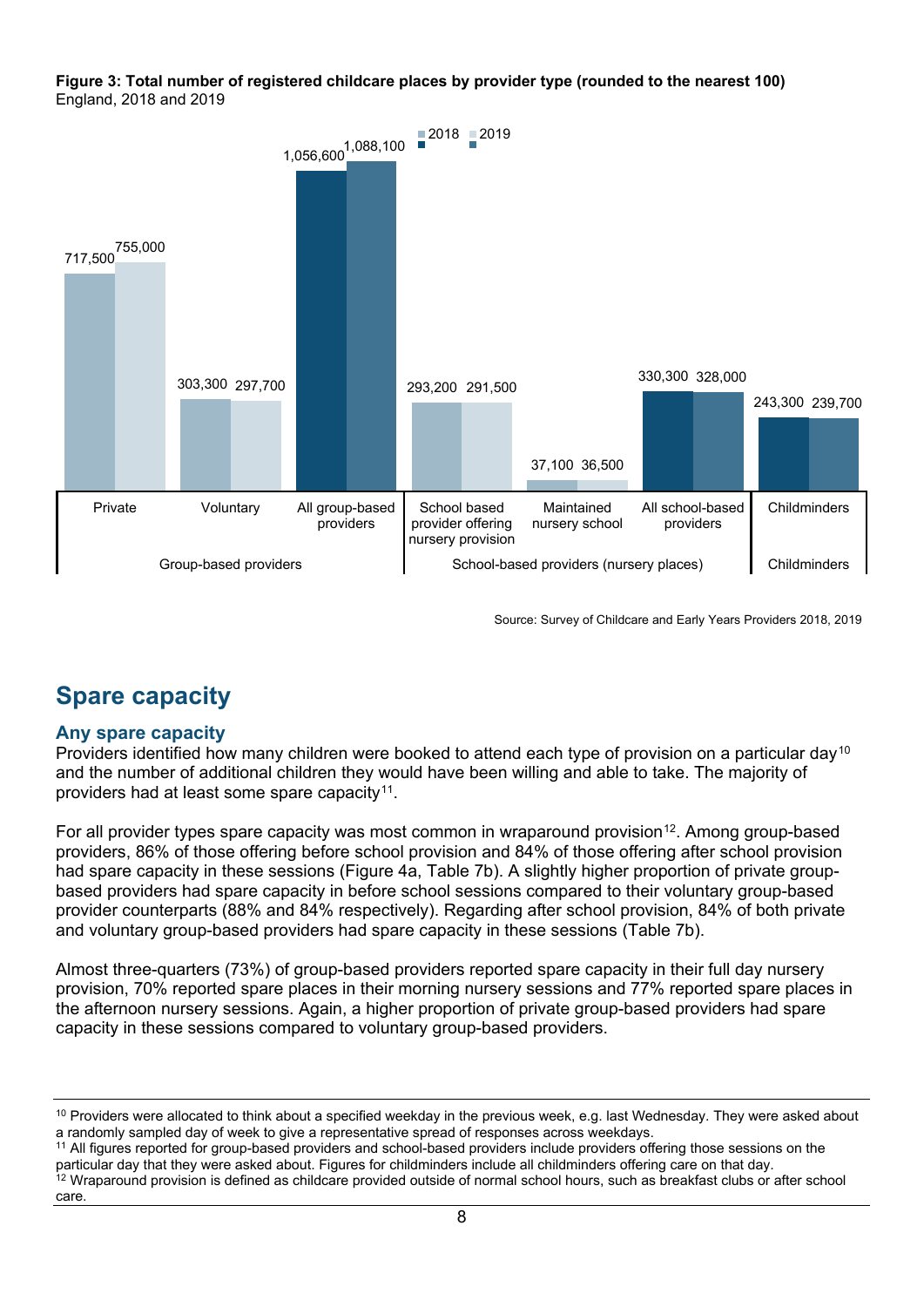Of school-based providers, 85% reported spare places in their before school provision and 84% reported spare places in their after school provision (Figure 4a, Table 7a). Of school-based providers offering nursery provision, 85% had spare capacity in their before school sessions and 84% had spare capacity in their after school sessions. This compares with maintained nursery schools of which 82% had spare capacity in before school provision and 80% in after school provision (Table 7a).

School-based providers were less likely to have spare capacity during the school day than group-based providers. Nevertheless, almost two-thirds (63%) reported having spare capacity in their full day nursery provision, 58% had spare capacity in their morning nursery sessions, and two-thirds (67%) had spare capacity in their afternoon nursery sessions. Similar proportions of school-based providers offering nursery provision, and maintained nursery schools, reported having spare capacity in their full day nursery provision, morning and afternoon nursery sessions.

Just under half (48%) of childminders reported having spare capacity<sup>[13](#page-8-0)</sup> (Figure 4a, Table 7b).



**Figure 4a: Proportion of any spare capacity by provider type** England, 2019

Source: Survey of Childcare and Early Years Providers 2019

## **Proportion of available places that are spare**

For group-based providers, before school sessions had the highest proportion of available places being spare, followed by after school sessions (41% and 35% respectively) (Figure 4b, Table 8b). Private providers had a higher proportion of available places that were spare (43% before school and 37% after school), compared to voluntary group-based providers (37% and 31% respectively) (Table 8b).

On average, 19% of group-based providers' full day places, 23% of their morning places and 31% of their afternoon places, were spare. Similarly, to the other sessions, private group-based providers had a higher proportion of spare places in these sessions than voluntary group-based providers.

<span id="page-8-0"></span><sup>&</sup>lt;sup>13</sup> This is a decrease from 68% of childminders in 2018 reporting having spare capacity and 42% of their spaces being spare. In 2019 the question wording changed to be more aligned with the other provider types. This may explain this decrease.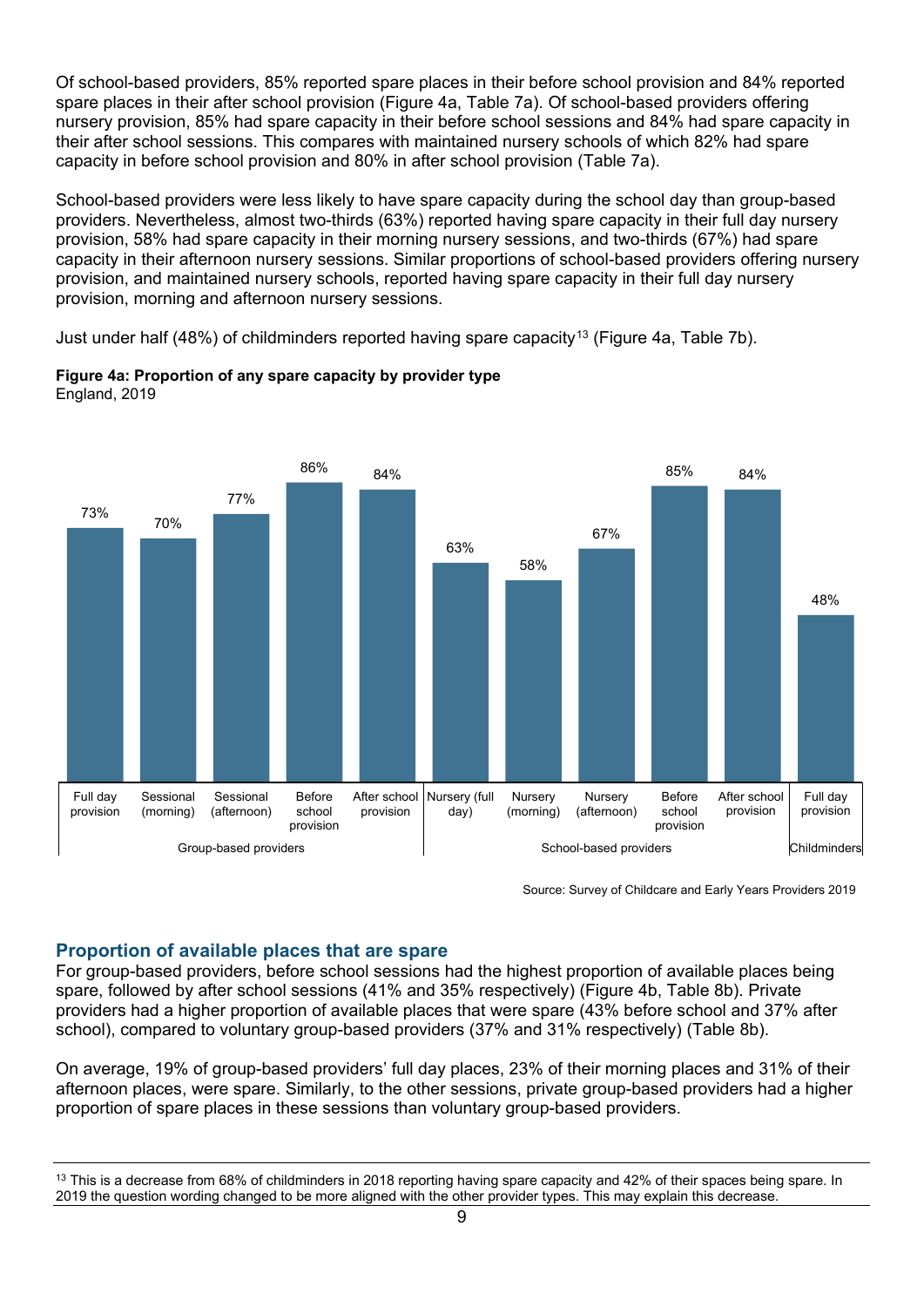For school-based providers, after school sessions had the highest proportion of available places that were spare (35%), followed by before school sessions (33%) (Figure 4b, Table 8a). Maintained nursery schools had 39% of available places spare in before school sessions and 38% in after school sessions, compared with 33% and 35% respectively for other school-based providers offering nursery provision (Table 8a).

On average, 22% of school-based nurseries' full day places, 17% of their morning places and 26% of their afternoon places were spare. In contrast with before and after school sessions, school-based providers offering nursery provision had a higher proportion of available places that were spare in these sessions compared with maintained nursery schools.

Among childminders, on average 27% of their places were spare<sup>[14](#page-9-0)</sup> (Figure 4b, Table 8b).

**Figure 4b: Proportion of available places that are spare by provider type** England, 2019



Source: Survey of Childcare and Early Years Providers 2019

Both group-based and school-based providers reported more spare capacity in the afternoons than in the mornings. Both provider types also had higher peaks of spare capacity on Mondays and Fridays and were fairly evenly spread across the rest of the week (see Tables 7a, 7b, 8a, 8b, 10a, 10b, 11a, 11b).

There was also some variation in spare capacity by region (Tables 9a and 9b). Among group-based providers, those in the North East had more spare capacity than other regions. Among school-based providers, those in the South West had more spare capacity than other regions in the majority of sessions.

<span id="page-9-0"></span><sup>&</sup>lt;sup>14</sup> This is a decrease from 68% of childminders in 2018 reporting having spare capacity and 42% of their spaces being spare. In 2019 the question wording changed to be more aligned with the other provider types. This may explain this decrease.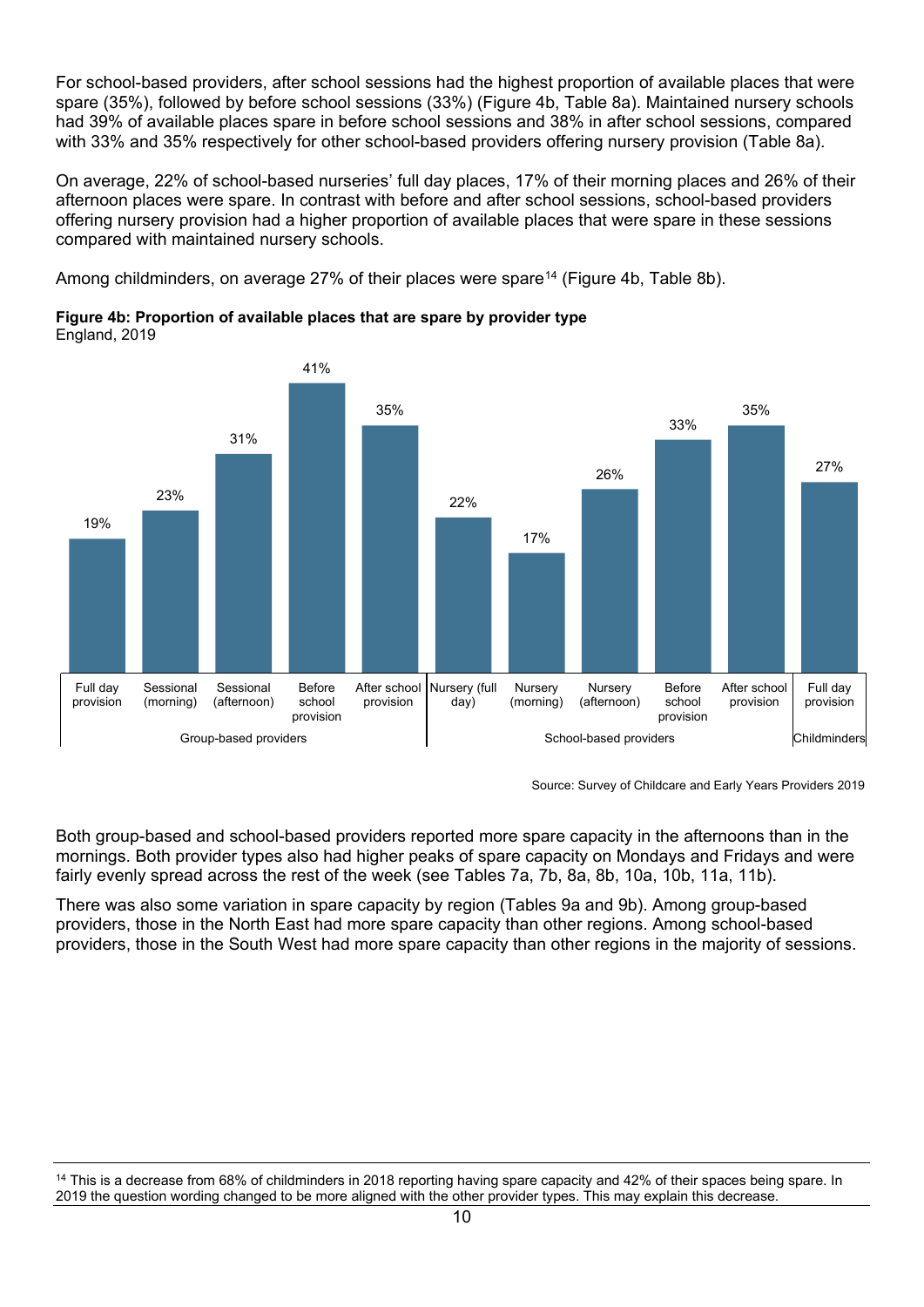## <span id="page-10-0"></span>**Workforce**

There were an estimated 363,400 staff working in the childcare and early years sector in Spring 2019 (Table 12b). In Spring 2018, there were an estimated 352,100 early years staff<sup>[15,](#page-10-4)[16](#page-10-5)</sup>. On average (mean), group-based providers had 11 employed staff members. Private group-based providers had 12 employed members of staff and voluntary group-based providers had nine. School-based providers had six employed members of staff, with maintained nursery schools having a higher number of paid staff on average (19) than school-based providers offering nursery provision (5) (Table 13). Among childminders, 15% employed at least one childminding assistant (Table 14).

The average number of employed staff for school-based and group-based providers in 2019 was similar to 2018 (Table 13). In 2019, 15% of childminders reported employing at least one childminding assistant compared to 12% in 2018 (Table 14). This increase is statistically significant.

### <span id="page-10-1"></span>**Early Years Educators**

#### **Early Years Educators**

Early Years Educator qualifications were introduced in September 2014. They are qualifications at Level 3 (broadly equivalent to A levels) or above approved by the Department for Education as meeting the Early Years Educator criteria. If staff have an Early Years Educator qualification, they currently must have at least Level 2 qualifications in English and maths to undertake a Level 3 job role and count in the staff ratios. This does not apply to historical (pre-2014) Level 3 qualifications.

There is also an Early Years Educator Apprenticeship Standard at Level 3.

The prevalence of Early Years Educator qualifications among the Early Years workforce was similar in 2019 to previous years, with none of the changes observed year on year reaching statistical significance. In 2019, 27% of staff working in group-based providers whose highest level of qualification was Level 3 held the Early Years Educator qualification. This compares with 25% in 2018. In 2019, 31% of staff in private group-based providers whose highest level of qualification was Level 3 held the Early Years Educator qualification compared with 21% of staff in voluntary group-based providers (Table 15).

For school-based providers, in 2019, around a third (34%) of staff whose highest level of qualification was Level 3 (35% in school-based providers offering nursery and 26% in maintained nursery schools) held the Early Years Educator qualification. This is similar to the proportion in 2018 (37% in school-based providers offering nursery and 27% in maintained nursery schools).

In 2019, 37% of childminders, whose highest level of qualification was Level 3, held the Early Years Educator qualification compared with 42% in 2018.

## <span id="page-10-2"></span>**The cost of providing childcare**

## <span id="page-10-3"></span>**Costs of provision**

Information on the total annual cost of providing childcare for each provider type is given in Table 16. The highest financial outgoing for both group-based and school-based providers was employee related (see Figure 5, Table 17). For group-based providers almost three quarters (73%) of costs were attributed to staff costs including wages, National Insurance payments and pension contributions. Staff costs were 71% of reported costs for private and 77% of reported costs for voluntary group-based providers. For school-based providers, over three quarters (81%) of reported costs were attributed to staff costs (81% for those offering nursery and 79% for maintained nursery schools).

Childminder costs were calculated differently to costs for school-based and group-based providers. Staff costs reported for childminders included payment for employees only, rather than for the childminders

<span id="page-10-5"></span><span id="page-10-4"></span><sup>&</sup>lt;sup>15</sup> This is less than the estimated 430,500 staff working in Spring 2018 as reported in the published 2018 Official Statistics. The lower figure in this report is due to adjusting the 2018 numbers (by excluding reception provision) to allow for comparability. <sup>16</sup> Differences between 2018 and 2019 have not been tested for statistical significance because they are estimated numbers based on known totals.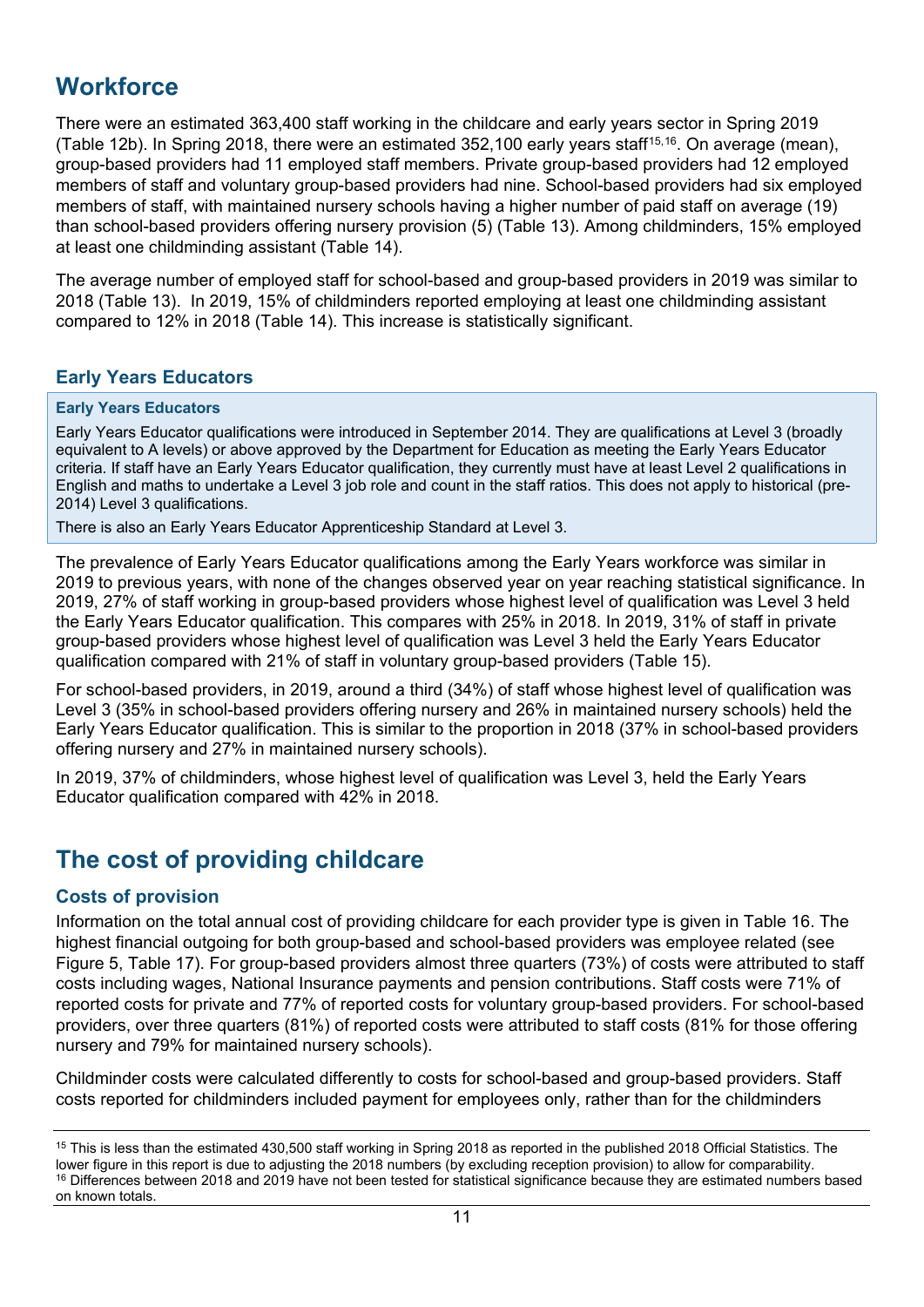themselves (only 15% of childminders employed a childminding assistant). Childminder costs also did not include any rent or mortgage costs. The highest reported financial outgoing for childminders was reported as food costs (41%); covering costs for children's meals, snacks and refreshments.

### **Figure 5: Composition of childcare provider costs**

England, 2019



Source: Survey of Childcare and Early Years Providers 2019

### <span id="page-11-0"></span>**Fees**

Among providers charging fees over the last year, one in two (53%) of all group-based providers had increased their fees for at least one age group. Private group-based providers were more likely to have increased their fees than voluntary group-based providers (59% and 45% respectively). Just under one in four school-based providers (24%), and childminders (23%), had increased their fees for at least one age group. Among school-based providers, 23% of those offering nursery provision and 36% of maintained nursery schools had increased their fees (Table 19).

## <span id="page-11-1"></span>**Funded entitlements and Tax-Free Childcare**

#### **Entitlements**

All 3 and 4 year olds in England are entitled to a defined number of hours of free childcare or early education. Some 2 year olds are also eligible to access a defined number of hours of free childcare or early education, for example if their parent or guardian receives certain benefits, or they have a statement of special educational needs<sup>17</sup>.

#### **15 hours entitlement**

All 3 and 4 year olds, and eligible 2 year olds, are entitled to 570 hours of funded early education or childcare per year. This is usually taken as 15 hours a week for 38 weeks of the year.

<span id="page-11-2"></span><sup>&</sup>lt;sup>17</sup> For more information on the eligibility criteria see https://www.gov.uk/help-with-childcare-costs/free-childcare-and-education-for-2-to-4-year-olds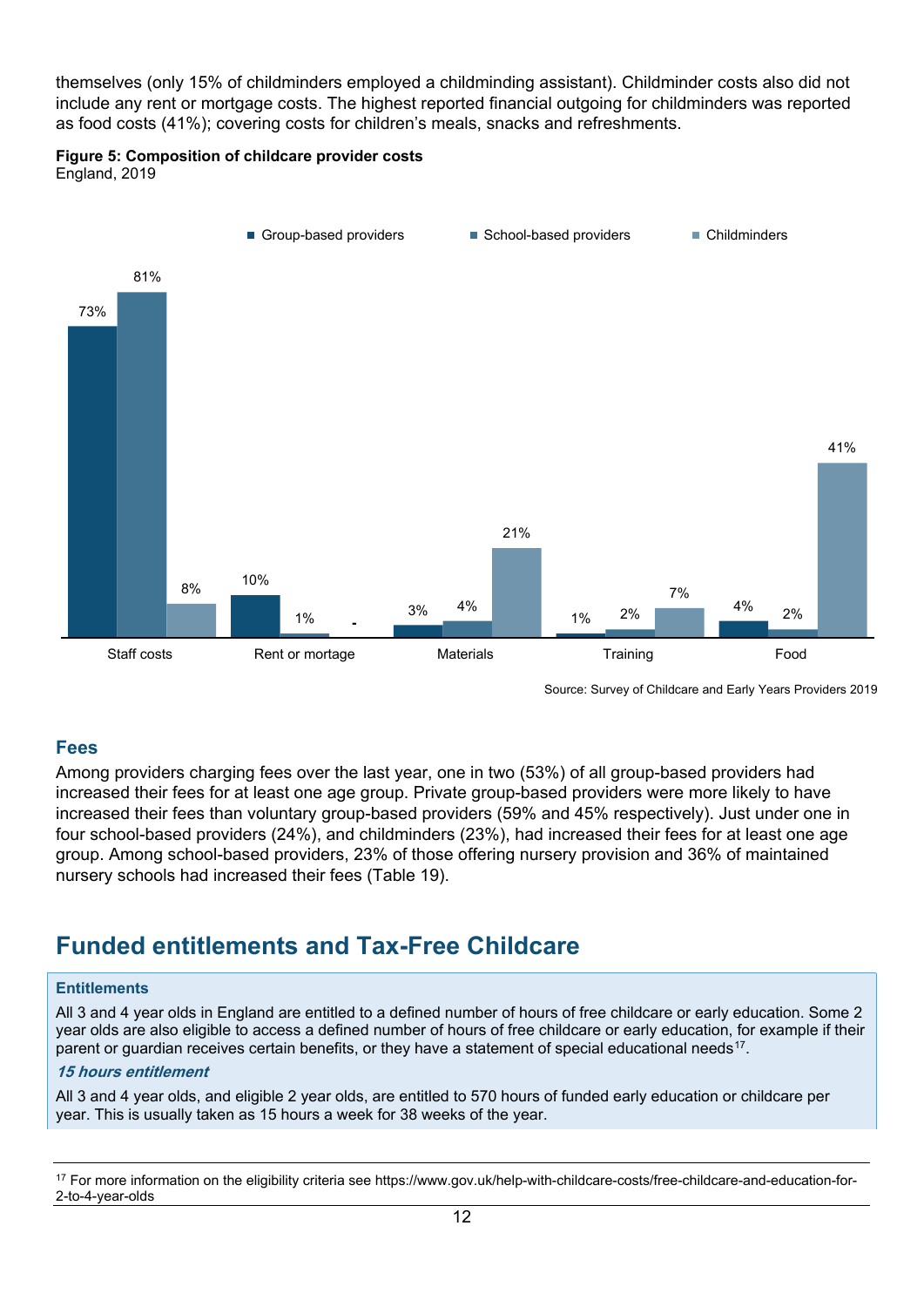#### **30 hours entitlement**

Since September 2017, the funded childcare entitlement for 3 and 4 year olds increased to 30 hours a week for working parents that meet the eligibility criteria. Parents can usually get 30 hours of funded childcare if they (and their partner, if they have one) are in work (or getting parental leave, sick leave or annual leave), and are earning at least the National Minimum Wage or Living Wage for 16 hours a week.

#### **Tax-Free Childcare**

Tax-Free Childcare was introduced in April 2017. Under this scheme, eligible parents<sup>[18](#page-12-0)</sup> open an online childcare account. For every £8 they pay into their account, the government will pay in an additional £2, up to a maximum of £2,000 per child per year. Parents are then able to use the account to pay for childcare costs with a registered provider.

The majority of all providers with children aged 3 to 4 registered at their setting at the time of the survey were offering<sup>[19](#page-12-1)</sup> 30 hours of funded childcare to eligible 3 and 4 year olds. Figure 6a shows that 90% of all group-based providers, 70% of all school-based providers and 80% of childminders were offering the extended Funded Entitlement in 2019 (Table 20). Differences between 2018 and 2019 are not statistically significant for any provider type.

Among group-based providers in 2019, 92% of private providers offered the 30 hours of funded childcare compared with 87% of voluntary providers. Maintained nursery school providers were more likely to offer 30 hours funding (96%) compared to school-based providers offering nursery provision (69%).

#### **Figure 6a: Proportion of providers currently offering 30 Hours Free Entitlement** England, 2018 and 2019



<span id="page-12-1"></span><span id="page-12-0"></span><sup>18</sup> For more information on the eligibility criteria see https://www.gov.uk/help-with-childcare-costs/tax-free-childcare<br><sup>19</sup> These providers were offering, but not necessarily delivering, the 30 hours funded entitlement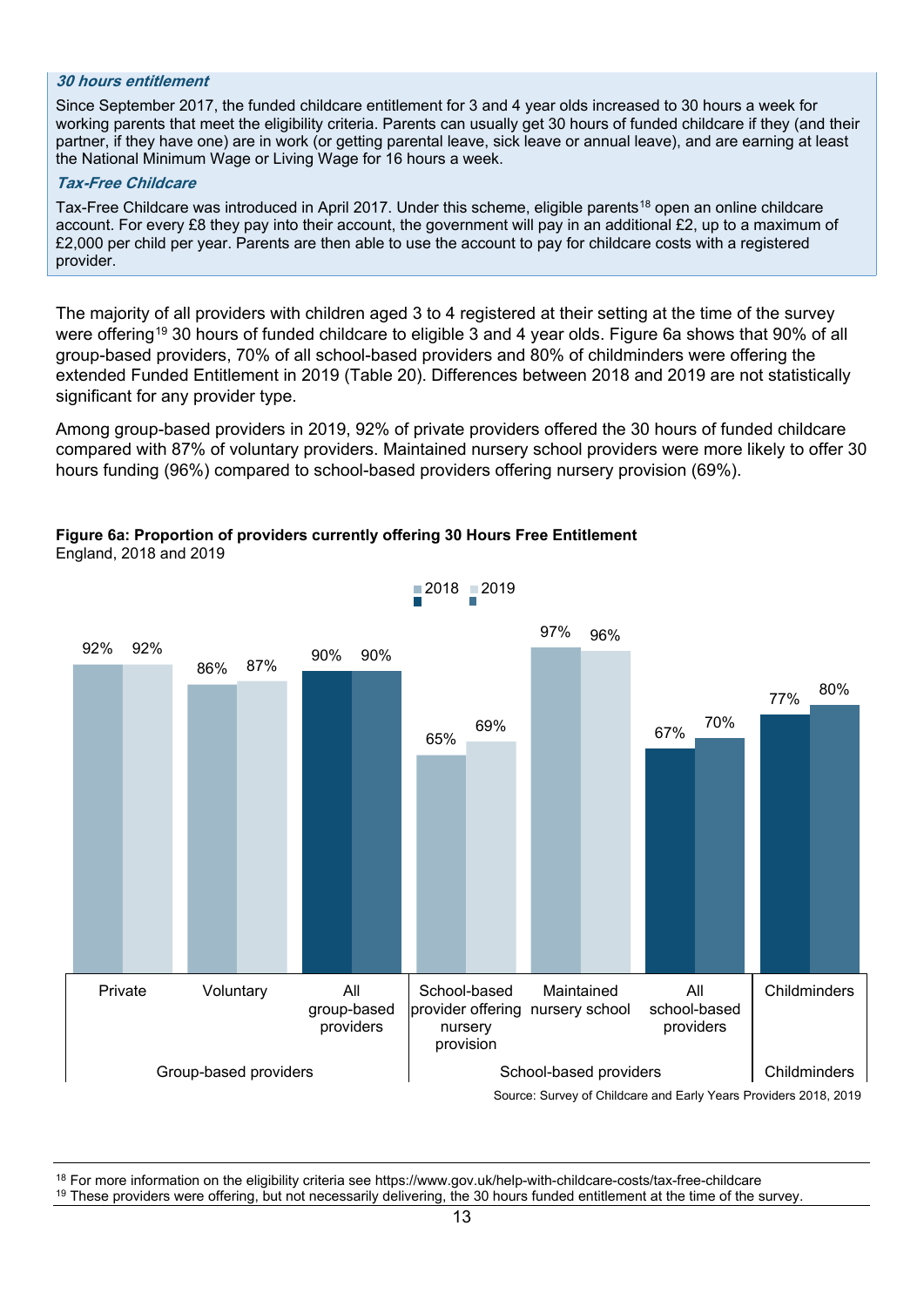In 2019, 84% of all group-based providers, 46% of all school-based providers, and 72% of childminders had signed up to receive Tax-Free childcare payments<sup>20</sup>. In 2018, 82% of group-based providers, 43% of school-based providers, and 62% of childminders had signed up to receive Tax-Free childcare payment. The increase in childminders signed up is statistically significant.

Among group-based providers in 2019, private providers (89%) were more likely to have signed up to receive Tax-Free childcare payments compared to voluntary providers (77%). Among school-based providers, maintained nursery schools were more likely to have signed up to receive Tax-Free childcare payments (74%), compared to school-based providers offering nursery provision (44%) (see Figure 6b, Table 21).

#### **Figure 6b: Proportion of providers currently signed up to receive Tax-Free Childcare** England, 2018 and 2019



 $2018$  2019

<span id="page-13-0"></span><sup>&</sup>lt;sup>20</sup> These providers had signed up to receive, but were not necessarily receiving, Tax-Free Childcare payments at the time of the survey.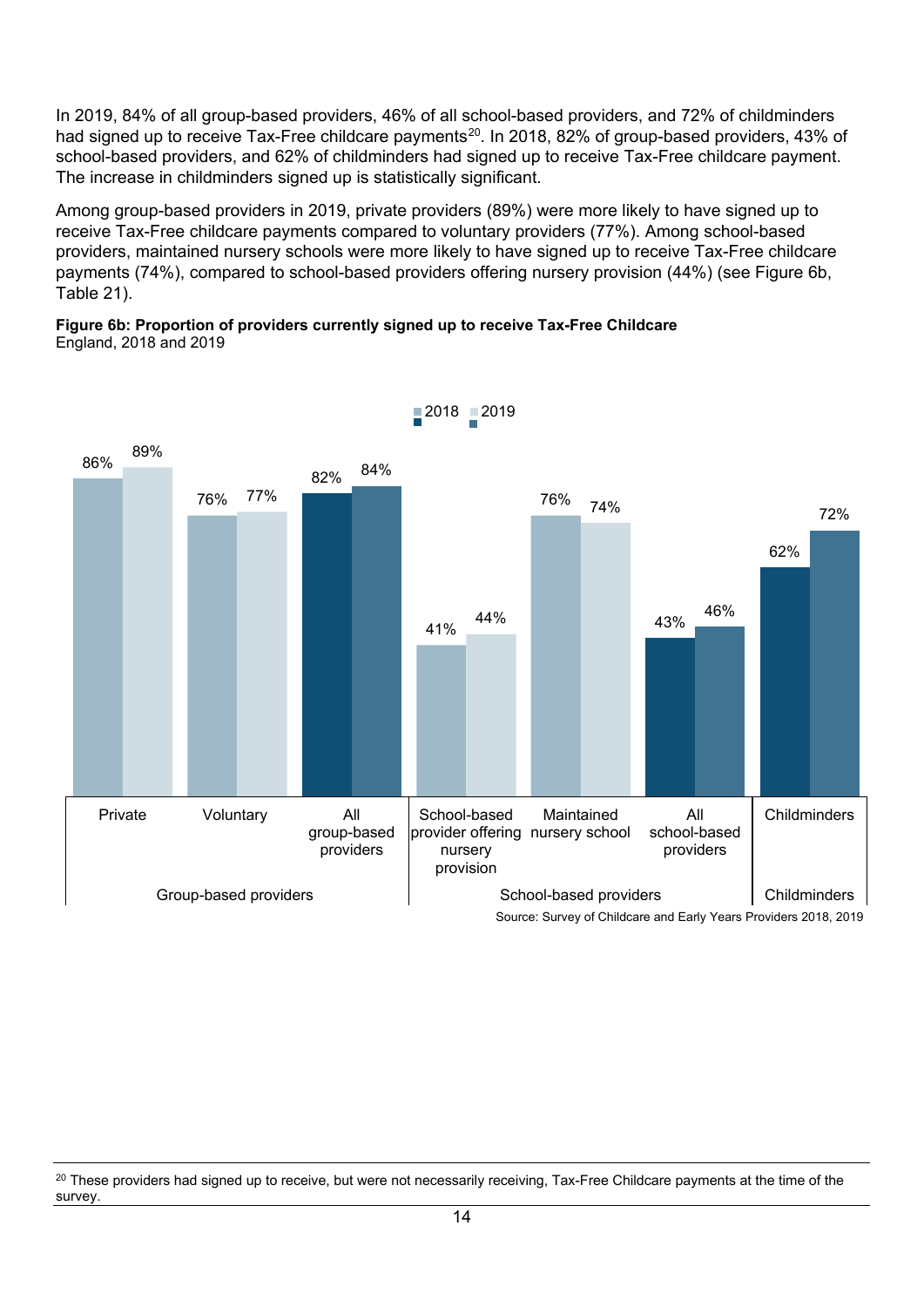# <span id="page-14-0"></span>**Special Educational Needs and Disabilities**

Providers were asked how many of the children registered with their setting had Special Educational Needs or Disabilities (SEND). They were asked to include all such children, including both those with and those without formal support in place, as well as those who were not yet formally diagnosed but who staff had identified as potentially having SEND.

The majority of group-based (74%) and school-based providers (80%) had at least one registered child with SEND at their setting. This compares with less than one in five (17%) childminders who had at least one registered child with SEND (Figure 7, Table 22).

Group-based providers had an average (mean) of four children with SEND registered at their setting. Private group-based providers had an average of three, and voluntary group-based providers had an average of four children registered with SEND. School-based providers had an average of four children registered with SEND. All responding maintained nursery schools had at least one child with SEND registered at their setting[21](#page-14-1), with an average of 21 children with SEND registered. School-based providers offering nursery provision had an average of four registered children with SEND (Table 23).





Source: Survey of Childcare and Early Years Providers 2019

<span id="page-14-1"></span> $21$  It is possible that some non-responding maintained nursery schools do not have SEND children registered at their setting. These figures are based on a sample of maintained nursery schools who responded to the survey.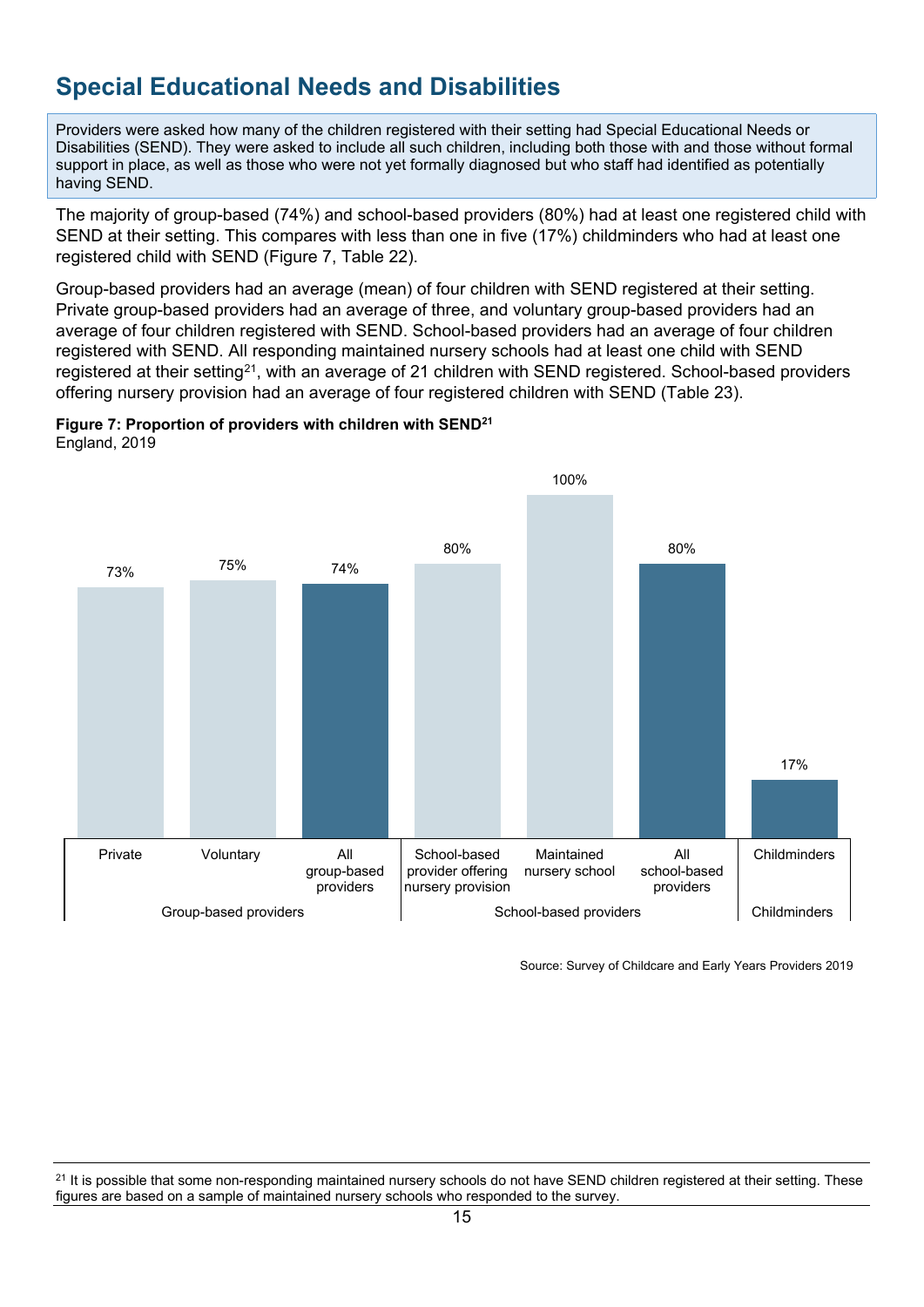# <span id="page-15-0"></span>**Accompanying tables**

The following tables are available in Excel format on the department's statistics website here. <https://www.gov.uk/government/collections/statistics-childcare-and-early-years>

### **Main tables**

| Table 1   | Number of providers, 2018 and 2019                                                                                          |
|-----------|-----------------------------------------------------------------------------------------------------------------------------|
| Table 2   | Types of care offered by group-based providers                                                                              |
| Table 3a  | Number of registered places by region (School-based providers)                                                              |
| Table 3b  | Number of registered places by region (Group-based providers and childminders)                                              |
| Table 4a  | Average number of registered places, 2018 and 2019 (School-based providers)                                                 |
| Table 4b  | Average number of registered places, 2018 and 2019 (Group-based providers and childminders)                                 |
| Table 5a  | Number of registered places in England, 2018 and 2019 (School-based providers)                                              |
| Table 5b  | Number of registered places in England, 2018 and 2019 (Group-based providers and childminders)                              |
| Table 6a  | Booked places on a reference day (School-based providers)                                                                   |
| Table 6b  | Booked places on a reference day (Group-based providers and childminders)                                                   |
| Table 7a  | Proportion of providers with any spare capacity by day of the week (School-based providers)                                 |
| Table 7b  | Proportion of providers with any spare capacity by day of the week (Group-based providers and<br>childminders)              |
| Table 8a  | Proportion of available places that are spare capacity by day of the week (School-based providers)                          |
| Table 8b  | Proportion of available places that are spare capacity by day of the week (Group-based providers and<br>childminders)       |
| Table 9a  | Proportion of available places that are spare capacity by region (School-based providers)                                   |
| Table 9b  | Proportion of available places that are spare capacity by region (Group-based providers and<br>childminders)                |
| Table 10a | Average number of spare places by day of the week (School-based providers)                                                  |
| Table 10b | Average number of spare places by day of the week (Group-based providers and childminders)                                  |
| Table 11a | Total number of spare places (School-based providers)                                                                       |
| Table 11b | Total number of spare places (Group-based providers and childminders)                                                       |
| Table 12a | Total number of paid staff by region, 2018                                                                                  |
| Table 12b | Total number of paid staff by region, 2019                                                                                  |
| Table 13  | Average number of paid staff in group-based and school-based settings, 2018 and 2019                                        |
| Table 14  | Proportion of childminders employing childminding assistant(s), 2018 and 2019                                               |
| Table 15  | Proportion of staff with highest qualification at level 3 who hold the Early Years Educator qualification,<br>2018 and 2019 |
| Table 16  | Average annual cost of providing childcare                                                                                  |
| Table 17  | Breakdown of annual costs of childcare                                                                                      |
| Table 18  | Average annual income from providing childcare                                                                              |
| Table 19  | Proportion of childcare providers who have increased their fees                                                             |
| Table 20  | Proportion of providers currently offering 30 hours funded childcare, 2018 and 2019                                         |
| Table 21  | Proportion of providers signed up to receive Tax-Free Childcare payments, 2018 and 2019                                     |
| Table 22  | Proportion of providers with any children with SEND registered at the setting                                               |
| Table 23  | Average number of children with SEND                                                                                        |
| Table 24  | Gender of staff as a proportion of Early Years staff                                                                        |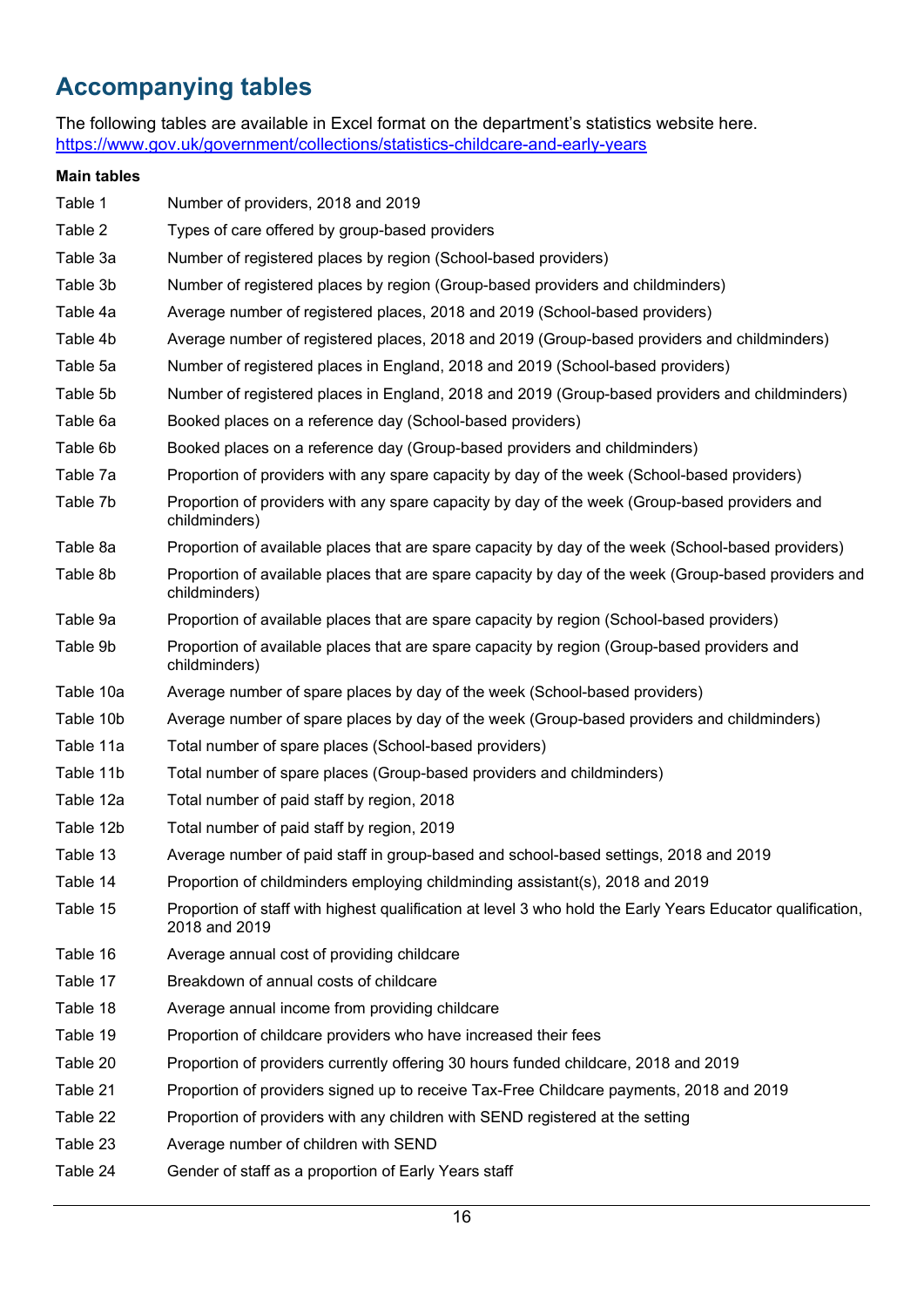- Table 25a Proportion of staff qualified to different levels (School-based providers), 2018 Table 25b Proportion of staff qualified to different levels (Group-based providers and childminders), 2018 Table 25c Proportion of staff qualified to different levels (School-based providers), 2019 Table 25d Proportion of staff qualified to different levels (Group-based providers and childminders), 2019
- Table 26 Proportion of staff aged 25 and over earning below the National Living Wage
- Table 27 Ethnicity of staff as a proportion of Early Years staff
- Table 28 Proportion of Early Years staff by age group

## <span id="page-16-0"></span>**Further information is available**

Information on places from the January Census collections are also available in the Provision for children under 5 years of age in England statistical release each June. This, and previous releases from the Childcare and Early Years Providers Surveys, can be found here: <https://www.gov.uk/government/collections/statistics-childcare-and-early-years>

## <span id="page-16-1"></span>**Official Statistics**

These are Official Statistics and have been produced in line with the Code of Practice for Official Statistics.

This can be broadly interpreted to mean that the statistics:

- meet identified user needs:
- are well explained and readily accessible;
- are produced according to sound methods, and
- are managed impartially and objectively in the public interest.

The Department has a set of [statistical policies](https://www.gov.uk/government/publications/standards-for-official-statistics-published-by-the-department-for-education) in line with the Code of Practice for Official Statistics

## <span id="page-16-2"></span>**Technical information**

A technical report on the Survey of Childcare and Early Years Providers 2019 accompanies this bulletin. This provides further information on the data sources, their coverage and quality and explains the methodology used in producing the data, including how it is validated and processed.

Estimates in this bulletin have been rounded. Percentages may not add up to 100% and grossed figures may not add up to the total.

Comparisons between 2018 and 2019 were tested for statistical significance where possible. Any differences between the 2018 and 2019 survey years have been tested for statistical significance to the 5% level. Please refer to page 3 for more information on which tables were tested for significance.

## <span id="page-16-3"></span>**Get in touch**

### <span id="page-16-4"></span>**Media enquiries**

Press Office News Desk, Department for Education, Sanctuary Buildings, Great Smith Street, London SW1P 3BT.

Tel: 020 7783 8300

### <span id="page-16-5"></span>**Other enquiries/feedback**

Laura Hunnikin, Early Years Research Team, Funding and Analysis Directorate, Department for Education, Sanctuary Buildings, Great Smith Street, London, SW1P 3BT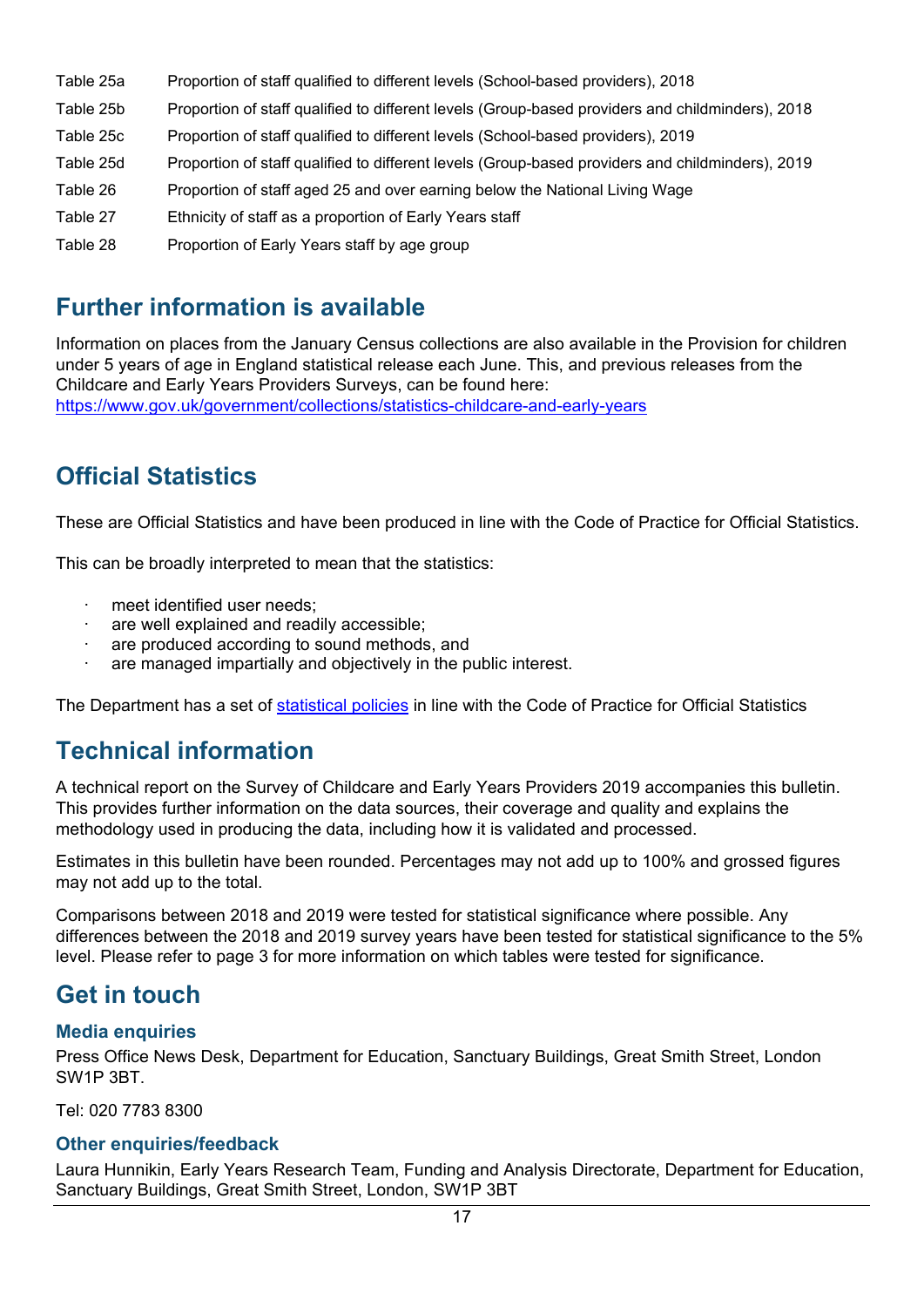Tel: 0207 654 6001

Email: EY.AnalysisANDResearch@education.gov.uk